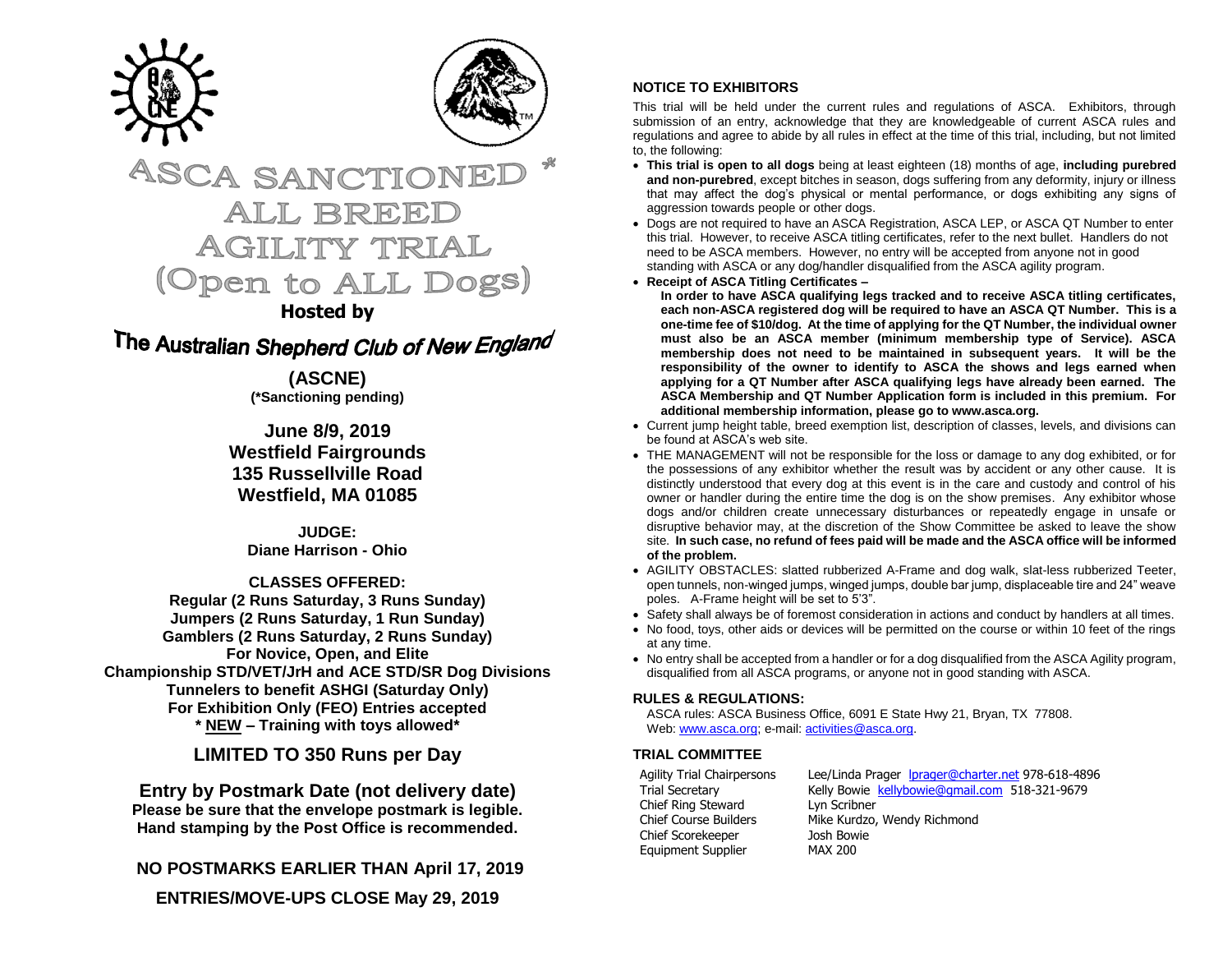## **FOOD / VENDORS**

There will be a food truck on the premises.

#### **ENTRY FORM / ENTRIES / CONFIRMATIONS:**

- Entries will be accepted in the order they are sent, not received. For entries sent via Postal Service, the valid reference date is the postmark. Otherwise the valid date is the ship date. Entries with an early postmark will be processed after Day 5 receipts. Unreadable postmarks will be assumed to be the day previous to receipt.
- Entries may be accepted after the closing date if the trial does not fill. There will be a \$5 per dog fee.
- ASCA Registration/QT Number If your dog is an ASCA registered Australian Shepherd (either full registration or LEP) or has an ASCA QT Number, write your dog's ASCA registration/LEP number/QT Number in this space. If this field is left blank, the ASCA Business Office will assume this dog is not registered with ASCA and will not automatically track qualifying legs. However, these dogs will still be placed and will receive any placement awards offered. You may submit the QT Form with your entry – HOWEVER, please make this fee payable to ASCA.
- A dog must compete in the height division in which they have been entered. Exception: when a dog is required by the judge to move to a higher height. These dogs will be placed last in the running order of the new jump height. A few smaller breeds are on the Jump Height Exemption List. Refer to the current ASCA rulebook for this breed list.
- Canadian Exhibitors: All fees MUST be submitted in US Funds via International Postal Money Order.
- Returned checks do not constitute a valid entry fee. Returned checks will incur a \$25 service charge.
- Telephone calls returned/initiated with questions on any entries will be made collect.
- Please include an email address on your entry form(s) to receive confirmation of pre-entries.
- Need HELP to fill out your entry? Feel free to ask the Trial Chair or Trial Secretary.
- **TUNNELERS RUN TO BENEFIT ASHGI:** This is not a sanctioned event, Entry proceeds for this class will go toward the Australian Shepherd Health & Genetics Institute. All divisions and levels will be grouped together.
- **FOR EXHIBITION ONLY (FEO)** entries will be accepted. Minimum age is 15 months. Any dog younger than 18 months must jump at least 4" lower than regular height. No placements. Non-titling.

#### **SHOW SITE:**

- This event will be held outdoors, on grass.
- A warm-up area including a single practice jump, and a set of 6 weave poles will be provided for exhibitors.
- ALL dogs must be held on leash or crated except when competing or in the warm-up area.
- Enthusiasts of agility have earned a reputation for being among the most considerate and tidy. We thank everyone in advance for upholding the respectful tradition of leaving the trial site and related lodging sites cleaner than we found them.
- Please have your dog's rabies certificate available.

#### **REFUNDS / WITHDRAWALS:**

- \* There will be no refund/credit for entries withdrawn after the closing date, except for a dog's injury and/or illness or for bitches that come into season after the closing date. These entries will be eligible for a voucher for the amount of the total entry fee paid less \$20.00. A signed letter from your veterinarian must be included with your written request. Requests must be received by the trial secretary prior to the start of the trial. Voucher must be used towards another ASCNE agility trial.
- \* There will be no refunds if the trial cannot open or be completed by reason of riots, civil disturbances, fire, an act of God, public emergency, act of a public enemy, strike, or any other cause beyond the control of the Event Committee.

\* There will be no refund in the event dog/handler is dismissed from the competition, regardless of reason.

### **RULE CHANGE HIGHLIGHTS**

- **NEW! Toys in the Ring:** At the discretion of the host club and limited to one-ring trials, toys may be brought into the arena for training purposes. These toys may not involve food or treats of any kind, may not make noise, or may not leave parts behind. All handlers declaring toys will mark the gate sheet with a "T" at the run check-in and will run at the end of the class in order by jump height. Upon entering the ring, handlers must declare to the judge that they have a toy. They will be immediately eliminated whether or not the toy is used and will have the specified time for training in the ring. If handlers bring a toy in the ring without declaring it, they will be asked to leave immediately
- **Transferring Points between the Championship and ACE Programs**
	- $\circ$  Points from the ACE program may not be transferred to the Championship program.
	- $\circ$  Points from any division in the Championship program may be transferred to the Standard division in the ACE program, provided they have not already been used to obtain an RS-E, RV-E, RJ-E, JS-E, JV- E, JJ-E, GS-E, GV-E, GJ-E or an ATCH title.

#### **TENTATIVE RUN SCHEDULE (Briefing 7:30am, 1st run 8:00)**

**Saturday** – Run order low to high: EJ1/EJ2, OJ1/OJ2, NJ1/NJ2, EG1, OG1, NG1, EG2, OG2, NG2, ER1/ER2, OR1/OR2, NR1/NR2, Non-Regular Tunnelers **Sunday** – Run order high to low: EG3, OG3, NG3, EG4, OG4, NG4, ER3/ER4, OR3/OR4, NR3/NR4, ER5, OR5, NR5, EJ3, OJ3, NJ3.

E=Elite, O=Open, N=Novice, PN=Pre-Novice, J=Jumpers, R=Regular, G=Gamblers The running order of classes is subject to change at the discretion of the judges and/or the host club. The final order will be included in the confirmation packet.

#### **REGISTRATION / MEASURING**

- Saturday between 7:00 and 7:30AM and Sunday between 7:00 and 7:15 Day of entry will be accepted if trial not full prior to the briefing at 7:30 am with additional \$5 fee per dog.
- Dogs with a wither height < 20" will need to show proof of measurement or be measured at registration, unless the dog is jumping in the highest jump height offered in the specific program. Copies of ASCA, NADAC or AKC height cards may either be mailed in or presented at registration

#### **MOVE-UPS**

- Dogs receiving titles after the closing date may be upgraded by providing written notice to the Show Secretary, prior to the move up cutoff date listed on the front of this premium. Letters and e-mails containing the owner's full name, the dog's call name and ASCA number, entered class, and from and to level are acceptable.
- Move-ups from Saturday to Sunday will be permitted. Trial Secretary must be notified no later than 15 minutes after the last class on Saturday has finished.

#### **PRIZES / AWARDS**

- Green Qualifying Rosettes will be awarded to all dogs achieving a qualifying score.
- Placement Ribbons will be awarded to all dogs placing  $1<sup>st</sup>$  through  $4<sup>th</sup>$  in each class and jump height.
- Championship 20+ and 24 jump heights will be scored and placed together as one class.
- Ribbons/prizes must be picked up during the weekend. Ribbons WILL NOT be mailed

# **JUMP HEIGHTS –**

| Dog's height<br>at withers | 11" &<br>under                                      | 14" &<br>under | 18" &<br>Under | 20" &<br>Under | Over $20$ "          | Over $20$ "<br>Optional |  |  |  |
|----------------------------|-----------------------------------------------------|----------------|----------------|----------------|----------------------|-------------------------|--|--|--|
| <b>CH</b> Standard         | 8"                                                  | 12"            | 16"            | 20"            | $20+$ (jumps $20$ ") | 24"                     |  |  |  |
| CH Vet                     | 4                                                   |                | 12             | 16             | $16+$ (jumps $16"$ ) |                         |  |  |  |
| CH JrH                     | may jump at the CH standard jump height or 4" lower |                |                |                |                      |                         |  |  |  |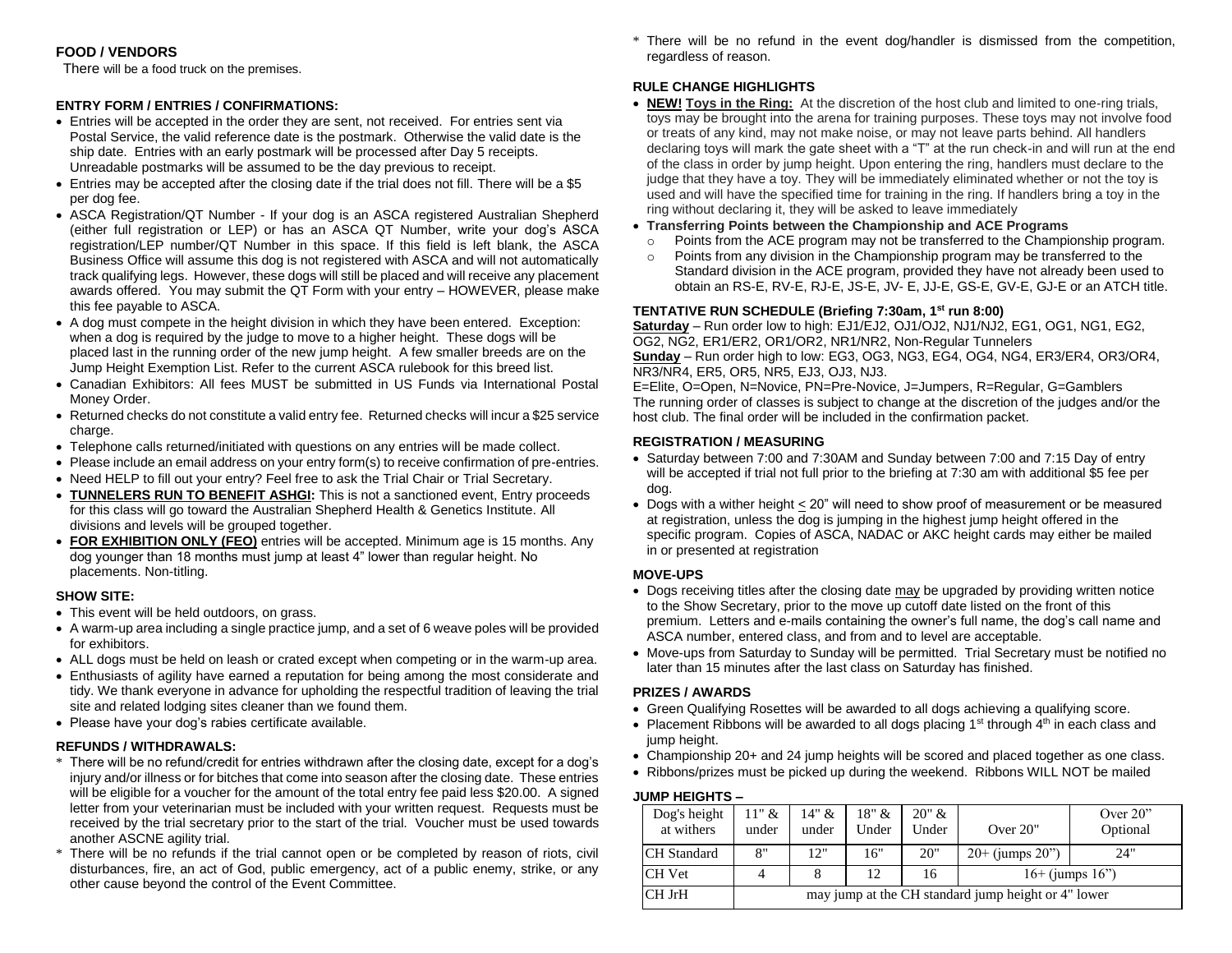| <b>ACE</b> Standard | O <sub>22</sub>         | 1222            | 16" | $16+$ (jumps $16"$ ) |
|---------------------|-------------------------|-----------------|-----|----------------------|
| <b>ACE Senior</b>   | $\Lambda$ <sup>22</sup> | O <sub>22</sub> | າລາ | $12+$ (jumps 12")    |

- A dog may be entered in a class at a jump height higher than they are eligible provided the dog is not entered in the Veteran or ACE Senior Division classes.
- No dog shall ever jump lower than 4" in the Junior Handler, Veteran, ACE Standard or ACE Senior Division.
- Refer to the current ASCA rulebook for the current Breed Jump Height Exemption List.

## *Directions to Westfield Fairgrounds:*

**From Interstate 91:** Take Exit 15, Holyoke Mall at Ingleside. Turn left at bottom of ramp. Go to second set of lights and turn right onto Homestead Ave. At next light turn left onto Rt. 202. Go approximately 5 miles. Cross Rt. 10 (at light) and go to cemetery on the left. At stop sign turn left. Show site is on the left, about 1 1/2 miles.

**From the Massachusetts Turnpike—I-90:** Take exit 3. Turn right at the light at the end of the ramp. Go about 100 ft. and make a right onto Arch Road. (Westfield Motor Inn/Westfield Quality Inn is on the corner.) Go about 1.5 miles. With the Southern States Building on your right, make a left onto Cabot Road. Go to the end of Cabot and make a right onto Russellville Rd. Show site is a short distance up on the right.

#### **ACCOMMODATIONS - Make your Reservations Early!!!**

Hotels that accept dogs are quickly becoming a rarity. Please behave responsibly! Clean up after your dog, bring sheets to cover the furniture, do not groom or bathe your dog inside, do not leave your dog(s) unattended in the room, and please be respectful of other guests who do not have to be up at 6:00 a.m.

**Quality Inn**, 2 Southampton Road, Westfield, MA 01085, (413) 568-2821). Refer to block number  $3660110$  for discounted rate before May  $6<sup>th</sup>$  deadline when reserving a room.

**Red Roof Inn** 1254 Riverdale St, West Springfield, MA 01089 413-731-1010 No pet fee.

**Comfort Inn**, 237 Russell Road, Route 9, Hadley, MA 01035 (413) 584-9816 Pet Fee: \$25 first night,

**Days Inn**, 450 Memorial Drive, Chicopee, MA 01020, (413) 739-7311 Pet Fee: \$20

**Quality Inn**, 463 Memorial Drive, Chicopee, MA, 01020, (413) 592-6171 Pet Fee \$10

**Camping on grounds** with limited electric and water hook-ups. First arrivals get the first pick with hook-up. No reserved spots except for show committee. Please only parallel park in spaces provided along fence opposite the agility area. Camping reservation form is on the following page.

#### **SOME MOTEL COURTESIES TO OBSERVE:**

- Cover the motel's bedding with a sheet, whether or not you think your dog will get on the bed.
- If you crate your dog, please bring a towel to put under the crate to keep marks off the rug. Bring a towel to put under your dog's food dish.
- Make every effort to have your dog free of fleas BEFORE arriving.
- All poop must be picked up, bagged, and disposed of properly by the dog's handler. The Event Committee will excuse competitors who fail to pick up after their dogs at the trial site or the motel.
- Don't leave your dog unattended. If you must leave, take them with you.

## **Volunteer Sign-Up (…We Really Need Your Support)**

As at every event, no club can pull off a trial without the help and support of our exhibitors to keep the agility trial running smoothly and efficiently. **We will not be able to do this without your involvement.** Working in and around the ring is a great way to increase your knowledge and understanding of the sport. If you have a guest or significant other who would be willing to work at the trial, we'd be thrilled!

We appreciate your help and will do what we can for your comfort, including the volunteers' refreshment area for trial workers and by giving you a lunch voucher.

Thank you for volunteering and making this a better show for everyone. We couldn't do it without you! This year we plan on having a volunteer sign-up board available each day of the trial.

## **Emergency Veterinarian**

VCA Montgomery Road Animal Hospital 207 Montgomery Road. Westfield**,** MA 01085 Phone: 413-568-1745

| Pascoag, RI 02859-2612                                                                               |                                    | Make checks payable to ASCNE and mail to: Deb Keach-Tomes, 122 Broad St |
|------------------------------------------------------------------------------------------------------|------------------------------------|-------------------------------------------------------------------------|
|                                                                                                      |                                    |                                                                         |
| Nights: FRIDAY                                                                                       | SATURDAY                           | <b>SUNDAY</b>                                                           |
|                                                                                                      |                                    |                                                                         |
|                                                                                                      | RV Type: Motor Home Travel Trailer | Tent                                                                    |
| License Plate # 2009 and 2009 and 2009 and 2009 and 2009 and 2009 and 2009 and 2009 and 2009 and 200 |                                    | <b>STATE</b>                                                            |
| Length: $\qquad \qquad$                                                                              |                                    |                                                                         |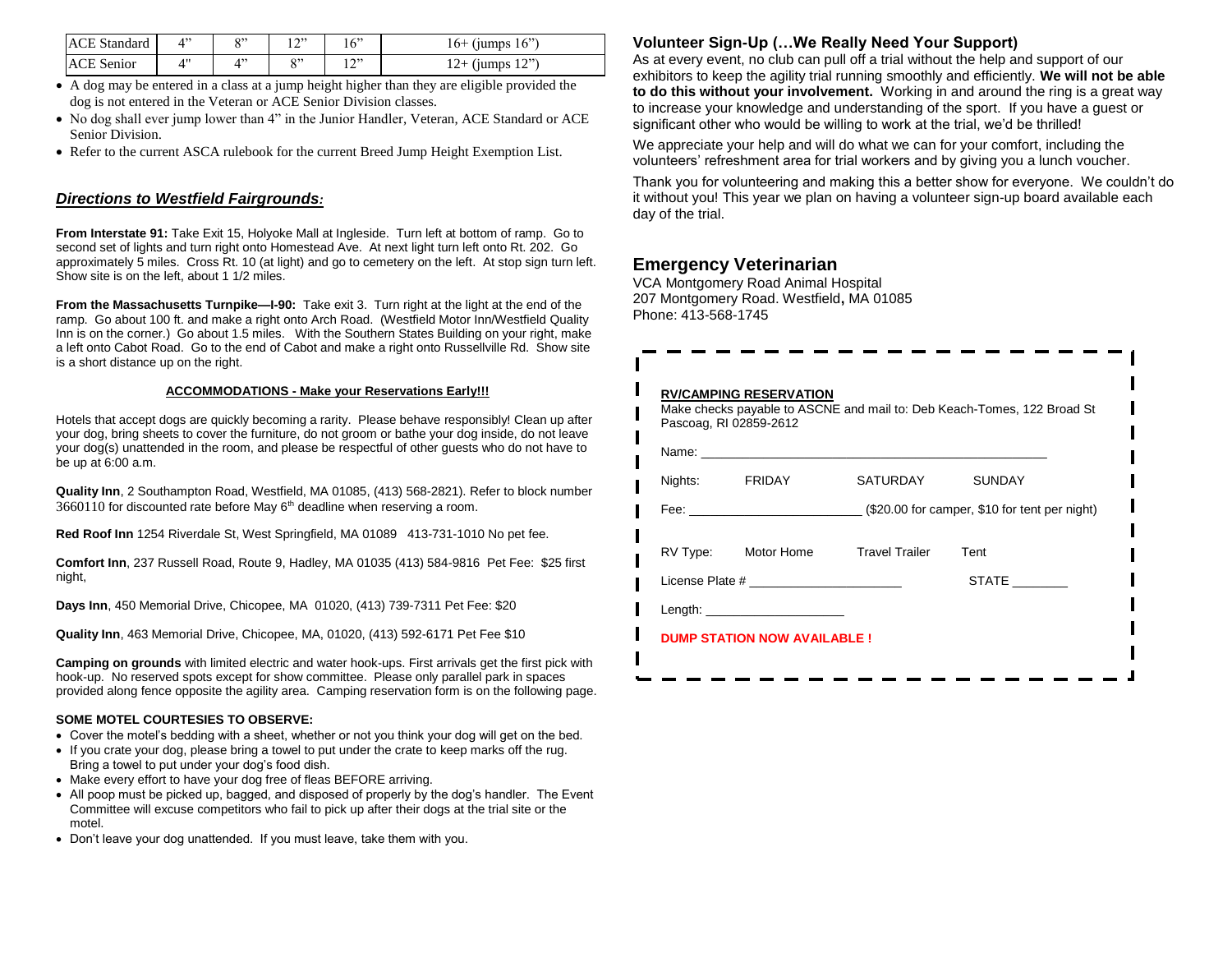



**For non-ASCA registered dogs** – In order to have ASCA qualifying legs tracked and to receive ASCA titling certificates, each non-ASCA registered dog will be required to have an ASCA QT Number. This is a one-time fee of \$10/dog. At the time of applying for the QT Number, the individual owner must also be an ASCA member (minimum membership type of Service is required). ASCA membership does not need to be maintained in subsequent years. As part of the application for a QT Number, It is the responsibility of the owner to identify to ASCA the show(s) and qualifying leg(s) that have been earned to date.

Please type or print clearly. Incomplete or illegible forms will be returned.

#### **Membership Application:**

| <b>Membership Application:</b>             |                                                                                                                                                                     |                                                                                                                                                                                                                                                                                                                                                                                                                                    |  |
|--------------------------------------------|---------------------------------------------------------------------------------------------------------------------------------------------------------------------|------------------------------------------------------------------------------------------------------------------------------------------------------------------------------------------------------------------------------------------------------------------------------------------------------------------------------------------------------------------------------------------------------------------------------------|--|
|                                            |                                                                                                                                                                     |                                                                                                                                                                                                                                                                                                                                                                                                                                    |  |
|                                            |                                                                                                                                                                     |                                                                                                                                                                                                                                                                                                                                                                                                                                    |  |
|                                            |                                                                                                                                                                     |                                                                                                                                                                                                                                                                                                                                                                                                                                    |  |
|                                            |                                                                                                                                                                     |                                                                                                                                                                                                                                                                                                                                                                                                                                    |  |
|                                            |                                                                                                                                                                     |                                                                                                                                                                                                                                                                                                                                                                                                                                    |  |
| Service Membership Fee: \$10.00 per person | (If you are interested in other membership types, go to www.asca.org)                                                                                               | <b>Accommodations:</b>                                                                                                                                                                                                                                                                                                                                                                                                             |  |
|                                            | I (We) agree to abide by the ASCA Articles of Incorporation, Bylaws, and all ASCA Rules and<br>Regulations governing the ASCA Registry and all other ASCA programs. | Confirmation $#$ :<br>Phone: $\frac{1}{\sqrt{1-\frac{1}{2}}\sqrt{1-\frac{1}{2}}\sqrt{1-\frac{1}{2}}\sqrt{1-\frac{1}{2}}\sqrt{1-\frac{1}{2}}\sqrt{1-\frac{1}{2}}\sqrt{1-\frac{1}{2}}\sqrt{1-\frac{1}{2}}\sqrt{1-\frac{1}{2}}\sqrt{1-\frac{1}{2}}\sqrt{1-\frac{1}{2}}\sqrt{1-\frac{1}{2}}\sqrt{1-\frac{1}{2}}\sqrt{1-\frac{1}{2}}\sqrt{1-\frac{1}{2}}\sqrt{1-\frac{1}{2}}\sqrt{1-\frac{1}{2}}\sqrt{1-\frac{1}{2}}\sqrt{1-\frac{1}{2$ |  |
|                                            |                                                                                                                                                                     |                                                                                                                                                                                                                                                                                                                                                                                                                                    |  |
|                                            |                                                                                                                                                                     |                                                                                                                                                                                                                                                                                                                                                                                                                                    |  |
|                                            | Dog Information: Lifetime fee for QT Number: \$10.00 per dog for ASCA Member.                                                                                       |                                                                                                                                                                                                                                                                                                                                                                                                                                    |  |
|                                            |                                                                                                                                                                     |                                                                                                                                                                                                                                                                                                                                                                                                                                    |  |
|                                            |                                                                                                                                                                     |                                                                                                                                                                                                                                                                                                                                                                                                                                    |  |
|                                            | Any/All Previous Registration Numbers Used: Any Andrew March 2014                                                                                                   |                                                                                                                                                                                                                                                                                                                                                                                                                                    |  |
|                                            |                                                                                                                                                                     |                                                                                                                                                                                                                                                                                                                                                                                                                                    |  |
|                                            |                                                                                                                                                                     |                                                                                                                                                                                                                                                                                                                                                                                                                                    |  |
|                                            |                                                                                                                                                                     |                                                                                                                                                                                                                                                                                                                                                                                                                                    |  |
|                                            |                                                                                                                                                                     |                                                                                                                                                                                                                                                                                                                                                                                                                                    |  |
|                                            |                                                                                                                                                                     |                                                                                                                                                                                                                                                                                                                                                                                                                                    |  |
|                                            |                                                                                                                                                                     |                                                                                                                                                                                                                                                                                                                                                                                                                                    |  |

**Mail completed form with check or money order to:**

**ASCA Business Office Phone 6091 E State Highway 21, Bryan, TX 77808** **For Your records, summary of entries:**

**Check #: \_\_\_\_\_\_\_\_\_\_\_ Amount: \_\_\_\_\_\_\_\_\_\_\_\_**

**Dog 1: \_\_\_\_\_\_\_\_\_\_\_\_\_\_\_\_\_\_\_\_\_\_\_\_\_\_\_\_\_\_\_\_\_\_\_\_\_\_\_\_\_\_\_\_\_\_\_\_\_\_\_\_\_\_\_\_\_\_\_\_\_\_\_\_\_\_\_\_**

\_\_\_\_\_\_\_\_\_\_\_\_\_\_\_\_\_\_\_\_\_\_\_\_\_\_\_\_\_\_\_\_\_\_\_\_\_\_\_\_\_\_\_\_\_\_\_\_\_\_\_\_\_\_\_\_\_\_\_\_\_\_\_\_\_\_\_ \_\_\_\_\_\_\_\_\_\_\_\_\_\_\_\_\_\_\_\_\_\_\_\_\_\_\_\_\_\_\_\_\_\_\_\_\_\_\_\_\_\_\_\_\_\_\_\_\_\_\_\_\_\_\_\_\_\_\_\_\_\_\_\_\_\_\_ \_\_\_\_\_\_\_\_\_\_\_\_\_\_\_\_\_\_\_\_\_\_\_\_\_\_\_\_\_\_\_\_\_\_\_\_\_\_\_\_\_\_\_\_\_\_\_\_\_\_\_\_\_\_\_\_\_\_\_\_\_\_\_\_\_\_\_

**Dog 2: \_\_\_\_\_\_\_\_\_\_\_\_\_\_\_\_\_\_\_\_\_\_\_\_\_\_\_\_\_\_\_\_\_\_\_\_\_\_\_\_\_\_\_\_\_\_\_\_\_\_\_\_\_\_\_\_\_\_\_\_\_\_\_\_\_\_\_\_**

\_\_\_\_\_\_\_\_\_\_\_\_\_\_\_\_\_\_\_\_\_\_\_\_\_\_\_\_\_\_\_\_\_\_\_\_\_\_\_\_\_\_\_\_\_\_\_\_\_\_\_\_\_\_\_\_\_\_\_\_\_\_\_\_\_\_\_

**Entries Mailed: \_\_\_\_\_\_\_\_\_\_\_\_\_\_\_\_\_**